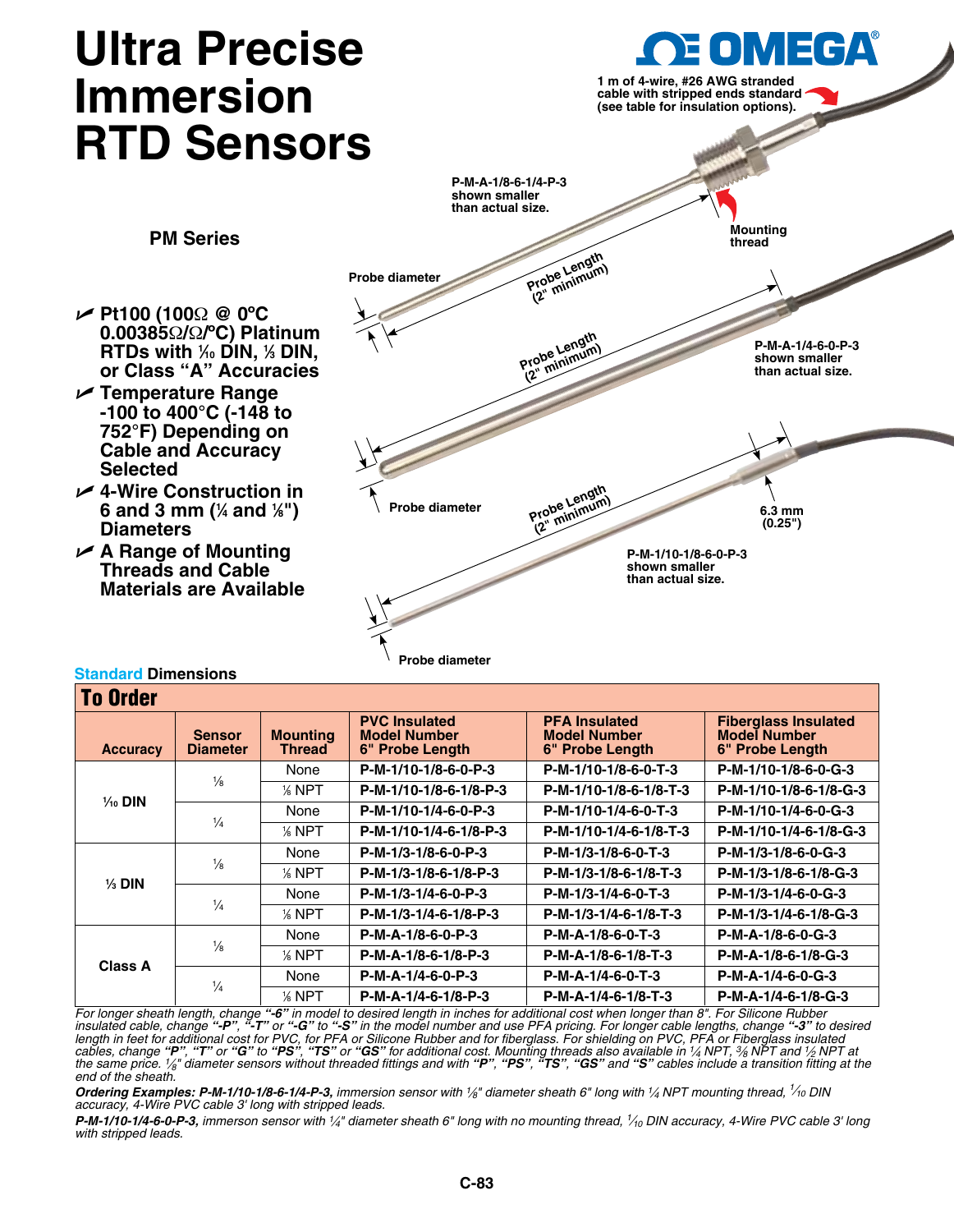| Interchangeability in °C |      |         |                    |  |  |
|--------------------------|------|---------|--------------------|--|--|
| Temp °C Class A          |      | $%$ DIN | $\frac{1}{10}$ DIN |  |  |
| $-100$                   | 0.35 |         |                    |  |  |
| -50                      | 0.25 | 0.18    |                    |  |  |
| O                        | 0.15 | 0.10    | 0.03               |  |  |
| 100                      | 0.35 | 0.27    | 0.08               |  |  |
| 200                      | 0.55 | 0.43    |                    |  |  |
| 250                      | 0.65 | 0.52    |                    |  |  |
| 300                      | 0.75 |         |                    |  |  |
| 350                      | 0.85 |         |                    |  |  |
| 400                      | 0.95 |         |                    |  |  |
| 450                      | 1.05 |         |                    |  |  |

| <b>Cable Options Temperature Range</b> |                                  |
|----------------------------------------|----------------------------------|
| <b>PVC</b> Insulated                   | -29 to 100°C<br>(-20 to 212°F)   |
| <b>PFA</b> Insulation                  | -100 to 250°C<br>(-148 to 482°F) |
| Fiberglass Insulation                  | -73 to 400°C<br>(-99 to 753°F)   |
| Silicone Insulated                     | -50 to 200°C<br>(-58 to 392°F)   |



**Omega's Ultra-Precise RTD sensors are used in a wide variety of applications where accuracy and precise temperature measurement means the difference between failure and success. Why not join the growing list of customers utilizing the best the market has to offer.**

| <b>Metric Dimensions</b> |  |
|--------------------------|--|
|--------------------------|--|

| <b>To Order</b>    |                                           |                           |                                                                    |                                                                    |                                                                           |  |
|--------------------|-------------------------------------------|---------------------------|--------------------------------------------------------------------|--------------------------------------------------------------------|---------------------------------------------------------------------------|--|
|                    | <b>Sensor</b><br><b>Accuracy Diameter</b> | <b>Mounting</b><br>Thread | <b>PVC Insulated</b><br><b>Model Number</b><br>150 mm Probe Length | <b>PFA Insulated</b><br><b>Model Number</b><br>150 mm Probe Length | <b>Fiberglass Insulated</b><br><b>Model Number</b><br>150 mm Probe Length |  |
|                    | 3 mm                                      | None                      | P-M-1/10-M30-150-0-P-1                                             | P-M-1/10-M30-150-0-T-1                                             | P-M-1/10-M30-150-0-G-1                                                    |  |
| $\frac{1}{40}$ DIN |                                           | M6x1                      | P-M-1/10-M30-150-M6-P-1                                            | P-M-1/10-M30-150-M6-T-1                                            | P-M-1/10-M30-150-M6-G-1                                                   |  |
|                    | 6 mm                                      | None                      | P-M-1/10-M60-150-0-P-1                                             | P-M-1/10-M60-150-0-T-1                                             | P-M-1/10-M60-150-0-G-1                                                    |  |
|                    |                                           | M8x1                      | P-M-1/10-M60-150-M8-P-1                                            | P-M-1/10-M60-150-M8-T-1                                            | P-M-1/10-M60-150-M8-G-1                                                   |  |
|                    | 3 mm                                      | None                      | P-M-1/3-M30-150-0-P-1                                              | P-M-1/3-M30-150-0-T-1                                              | P-M-1/3-M30-150-0-G-1                                                     |  |
| $%$ DIN            |                                           | M6x1                      | P-M-1/3-M30-150-M6-P-1                                             | P-M-1/3-M30-150-M6-T-1                                             | P-M-1/3-M30-150-M6-G-1                                                    |  |
|                    | 6 mm                                      | None                      | P-M-1/3-M60-150-0-P-1                                              | P-M-1/3-M60-150-0-T-1                                              | P-M-1/3-M60-150-0-G-1                                                     |  |
|                    |                                           | M8x1                      | P-M-1/3-M60-150-M8-P-1                                             | P-M-1/3-M60-150-M8-T-1                                             | P-M-1/3-M60-150-M8-G-1                                                    |  |
|                    | 3 mm                                      | None                      | P-M-A-M30-150-0-P-1                                                | P-M-A-M30-150-0-T-1                                                | P-M-A-M30-150-0-G-1                                                       |  |
|                    |                                           | M6x1                      | P-M-A-M30-150-M6-P-1                                               | P-M-A-M30-150-M6-T-1                                               | P-M-A-M30-150-M6-G-1                                                      |  |
| Class A            | 6 mm                                      | None                      | P-M-A-M60-150-0-P-1                                                | P-M-A-M60-150-0-T-1                                                | P-M-A-M60-150-0-G-1                                                       |  |
|                    |                                           | M8x1                      | P-M-A-M60-150-M8-P-1                                               | P-M-A-M60-150-M8-T-1                                               | P-M-A-M60-150-M8-G-1                                                      |  |

*For longer sheath length, change "-150" in model number to desired length in millimeters for additional cost to the price when longer than 200 mm. For Silicone Rubber insulated cable, change "-P", "-T" or "-G" to "-S" in the model number and use PFA pricing. For longer cable lengths, change "-1" to desired length in meters for additional cost per meter for PVC, for PFA or Silicone Rubber and for fiberglass. For*  shielding on PVC, PFA or Fiberglass insulated cables, change "P", "T" or "G" to "PS", "TS" or "GS" for additional cost per meter to the price. Mounting threads also available in M8x1 and M10x1 at the same price **(Note:** M6 threads not available on 6 mm Dia probes).<br>3 mm diameter sensors without threaded fittings and with "**P", "PS", "TS", "GS"** and "**S"** cables i

**Ordering Examples: P-M-1/10-M30-100-M6-P-1**, immersion sensor with 3 mm diameter sheath 120 mm long with M6x1 mounting thread,<br>1/<sub>10</sub> DIN accuracy, 4-Wire PVC cable 1 meter long with stripped leads.

P-M-1/10-M60-125-0-P-1, immerson sensor with 6 mm diameter sheath 125 mm long with no mounting thread, 1/<sub>10</sub> DIN accuracy, 4-Wire PVC *cable 1 meter long with stripped leads.*

**C**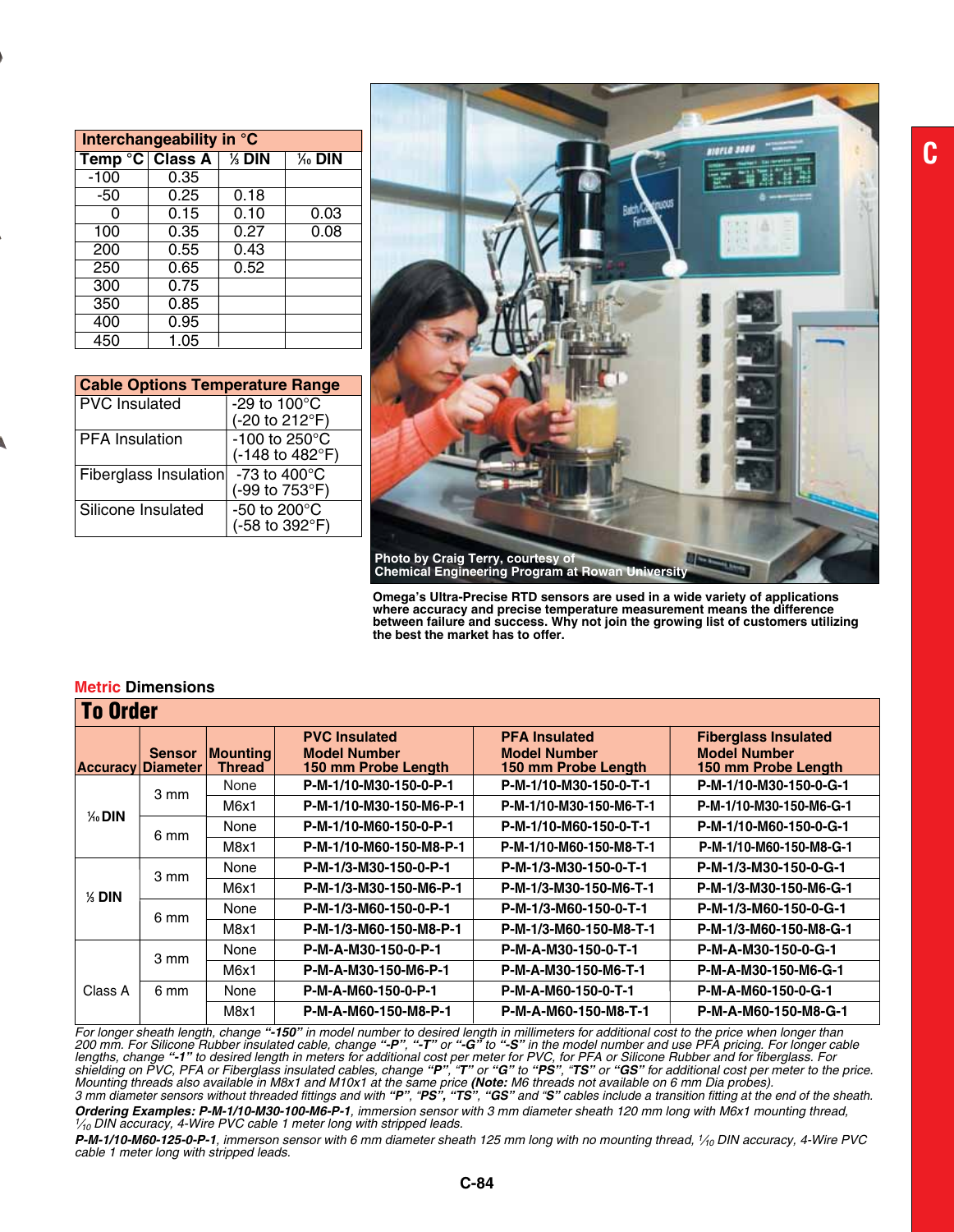# **Ultra Precise Air and Gas Measurement RTD Sensors**



| <b>To Order</b>    |                                  |                                  |                                                                |                                                                |                                                                       |
|--------------------|----------------------------------|----------------------------------|----------------------------------------------------------------|----------------------------------------------------------------|-----------------------------------------------------------------------|
| <b>Accuracy</b>    | <b>Sensor</b><br><b>Diameter</b> | <b>Mounting</b><br><b>Thread</b> | <b>PVC Insulated</b><br><b>Model Number</b><br>6" Probe Length | <b>PFA Insulated</b><br><b>Model Number</b><br>6" Probe Length | <b>Fiberglass Insulated</b><br><b>Model Number</b><br>6" Probe Length |
|                    |                                  | None                             | P-L-1/10-1/8-6-0-P-3                                           | P-L-1/10-1/8-6-0-T-3                                           | P-L-1/10-1/8-6-0-G-3                                                  |
| $\frac{1}{10}$ DIN | $\frac{1}{8}$                    | % NPT                            | P-L-1/10-1/8-6-1/8-P-3                                         | P-L-1/10-1/8-6-1/8-T-3                                         | P-L-1/10-1/8-6-1/8-G-3                                                |
|                    | $\frac{1}{4}$                    | None                             | P-L-1/10-1/4-6-0-P-3                                           | P-L-1/10-1/4-6-0-T-3                                           | P-L-1/10-1/4-6-0-G-3                                                  |
|                    |                                  | % NPT                            | P-L-1/10-1/4-6-1/8-P-3                                         | P-L-1/10-1/4-6-1/8-T-3                                         | P-L-1/10-1/4-6-1/8-G-3                                                |
|                    | $\frac{1}{8}$                    | None                             | P-L-1/3-1/8-6-0-P-3                                            | $P-L-1/3-1/8-6-0-T-3$                                          | P-L-1/3-1/8-6-0-G-3                                                   |
|                    |                                  | $%$ NPT                          | P-L-1/3-1/8-6-1/8-P-3                                          | P-L-1/3-1/8-6-1/8-T-3                                          | P-L-1/3-1/8-6-1/8-G-3                                                 |
| $\frac{1}{3}$ DIN  | $\frac{1}{4}$                    | None                             | P-L-1/3-1/4-6-0-P-3                                            | P-L-1/3-1/4-6-0-T-3                                            | P-L-1/3-1/4-6-0-G-3                                                   |
|                    |                                  | % NPT                            | P-L-1/3-1/4-6-1/8-P-3                                          | P-L-1/3-1/4-6-1/8-T-3                                          | P-L-1/3-1/4-6-1/8-G-3                                                 |
| Class A            | $\frac{1}{8}$                    | None                             | P-L-A-1/8-6-0-P-3                                              | P-L-A-1/8-6-0-T-3                                              | P-L-A-1/8-6-0-G-3                                                     |
|                    |                                  | % NPT                            | P-L-A-1/8-6-1/8-P-3                                            | P-L-A-1/8-6-1/8-T-3                                            | P-L-A-1/8-6-1/8-G-3                                                   |
|                    | $\frac{1}{4}$                    | None                             | P-L-A-1/4-6-0-P-3                                              | P-L-A-1/4-6-0-T-3                                              | P-L-A-1/4-6-0-G-3                                                     |
|                    |                                  | $%$ NPT                          | P-L-A-1/4-6-1/8-P-3                                            | P-L-A-1/4-6-1/8-T-3                                            | P-L-A-1/4-6-1/8-G-3                                                   |

## **Standard Dimensions**

*For longer sheath length, change "-6" in model number to desired length in inches for additional cost per inch to price when longer than 8". For Silicone Rubber insulated cable, change "-P", "-T" or "-G" to "-S" in the model number and use PFA pricing. For longer cable lengths, change "-3" to desired length in feet for additional cost per foot for PVC, for PFA or silicone rubber and for fiberglass. For shielding on PVC, PFA or*  Fiberglass insulated cables, change "**P", "T"** or "**G"** to "PS", "TS" or "GS" for additional cost per foot to the price. Mounting threads also<br>available in 1⁄4 NPT, 3⁄<sub>8</sub> NPT and 1⁄2 NPT at the same price. 1⁄8" diameter se

*Ordering Examples: P-L-1/10-1/8-6-1/4-P-3, air sensor with 1⁄8" diameter sheath 6" long with 1⁄4 NPT mounting thread, 1⁄10 DIN accuracy, 4-wire PVC cable 3' long with stripped leads.* 

P-L-1/10-1/4-6-0-P-3, air sensor with 1/<sub>4</sub>" diameter sheath 6" long with no mounting thread, 1/<sub>10</sub> DIN accuracy, 4-wire PVC cable 3' long with *stripped leads.*